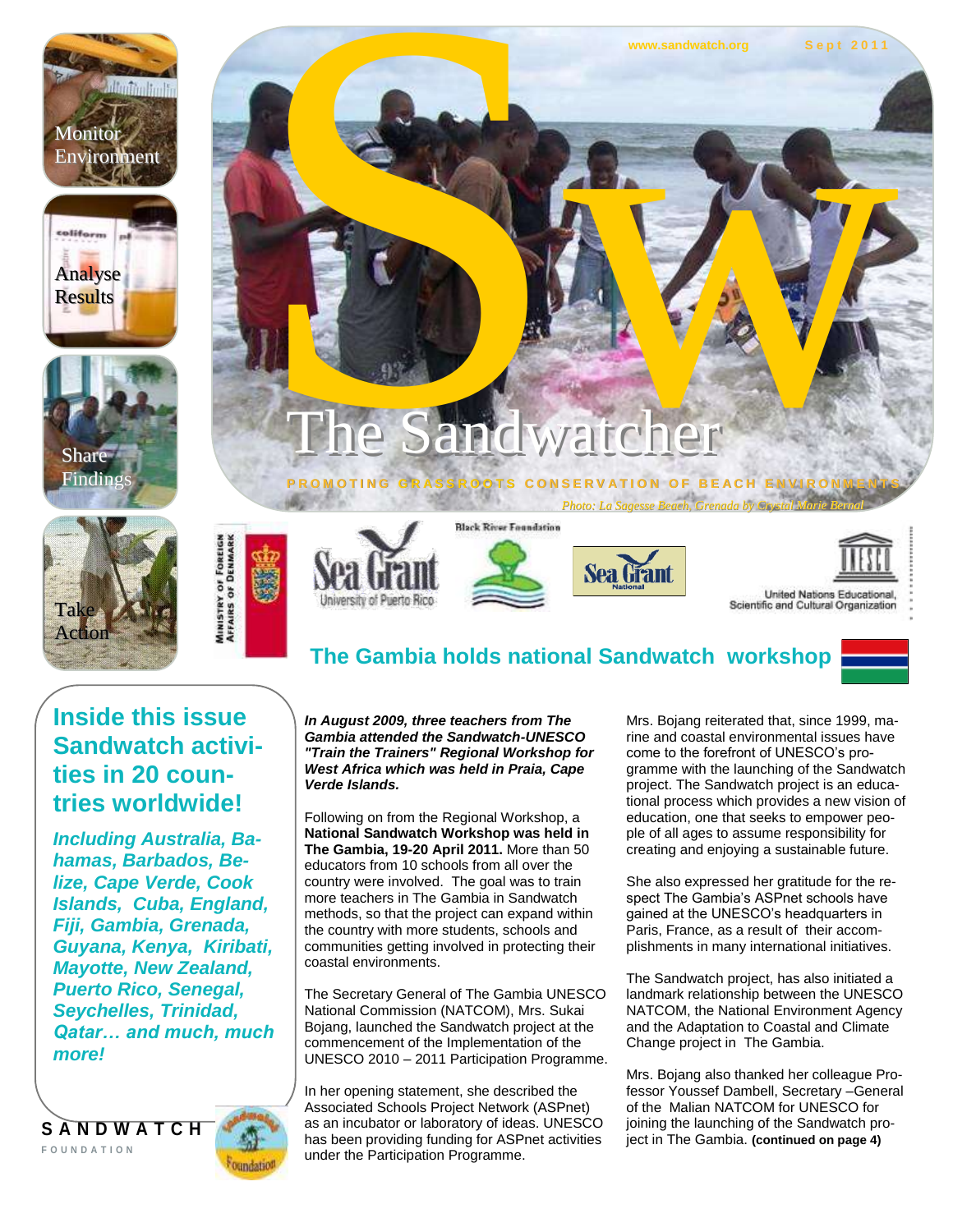### Inside this Issue...





UNESCO Officials and fifty educators from ten schools attended a National Sandwatch Workshop in The Gambia, April 19-20th, 2011.

#### **Welcome to the twelfth (12th) edition of The Sandwatcher, the Official Voice of The Sandwatch Foundation.**

This issue highlights the truly global nature of Sandwatch as it contains articles and photos from Sandwatch teams in 20 countries all over the world, from the Caribbean, Indian and Pacific Oceans, Africa, Australia and Europe.

Thanks to all of you, Sandwatch has become a recognized global environmental project.

Just some of the highlights of this issue include...

- Report on a **National Sandwatch Workshop** held in **The Gambia, West Africa**
- New Sandwatch teams are started in **Qatar**, **Senegal, Cape Verde and Belize.**
- An update on the new Sandwatch online **database project**
- Sandwatchers in **Kenya** report on a biological hazard in **Lake Victoria**
- Sandwatch continues to expand in Pacific region, **Kiribati, New Zealand, Australia, Cook Islands and Fiji**
- Sandwatch activities in the **Caribbean: Cuba, Guyana, Bahamas, Barbados and Puerto Rico**
- **Sandwatch continues in the Indian Ocean: Maldives and Seychelles**

Sandwatch launches a brand new, updated website

Plus amazing updates, stories and photos from Sandwatch teams.

## Sandwatch and ESD in Cuba





Sandwatch have their own YouTube channel, so tune in to see our videos from teams all over the world **www.youtube.com/user/ SandwatchFoundation**



Sandwatch has been active at the IPVCE Ernesto Guevara in Cuba since 2001

| Beach               | <b>Birds</b> | Reptiles | Molluscs | Plastic | Paper | Wood | Metal | Glass |
|---------------------|--------------|----------|----------|---------|-------|------|-------|-------|
| Caibarien           | 16           | 18       | 37       | 33      | 42    | 15   | 27    | 12    |
| Isabela<br>de Sagua | 35           | 20       | 30       | 45      | 55    | 60   | 25    | 30    |

Students have undertaken surveys of the plants and animals on the beach. The results of these surveys show that although laws exist to protect beaches and sands, these laws are not always fully implemented. Fishing activities in zones bordering the beach are also impacting the marine ecosystem which is already under pressure from the invasive lion fish. The students have communicated the results of their findings to beach users, coastal communities and decision makers and their concrete results are contributing to changes being made in the laws and regulations. The students have also shared their knowledge about

invasive species like the lionfish with these groups. A sample survey table is shown below.

However, there is always more work to do. We call upon organisations like UNESCO that promote peace and the rejection of damaging and destructive policies that result in the loss of biodiversity and undermining of environmental stability, to help support the provision of additional garbage bins; more educational programmes for beach users including the supply of materials like posters; and to hold workshops, conferences and debates targeting beach users and coastal communities to take action to protect the beach. **By Daniel Bulgado Benavides, IPVCE Ernesto Guevara**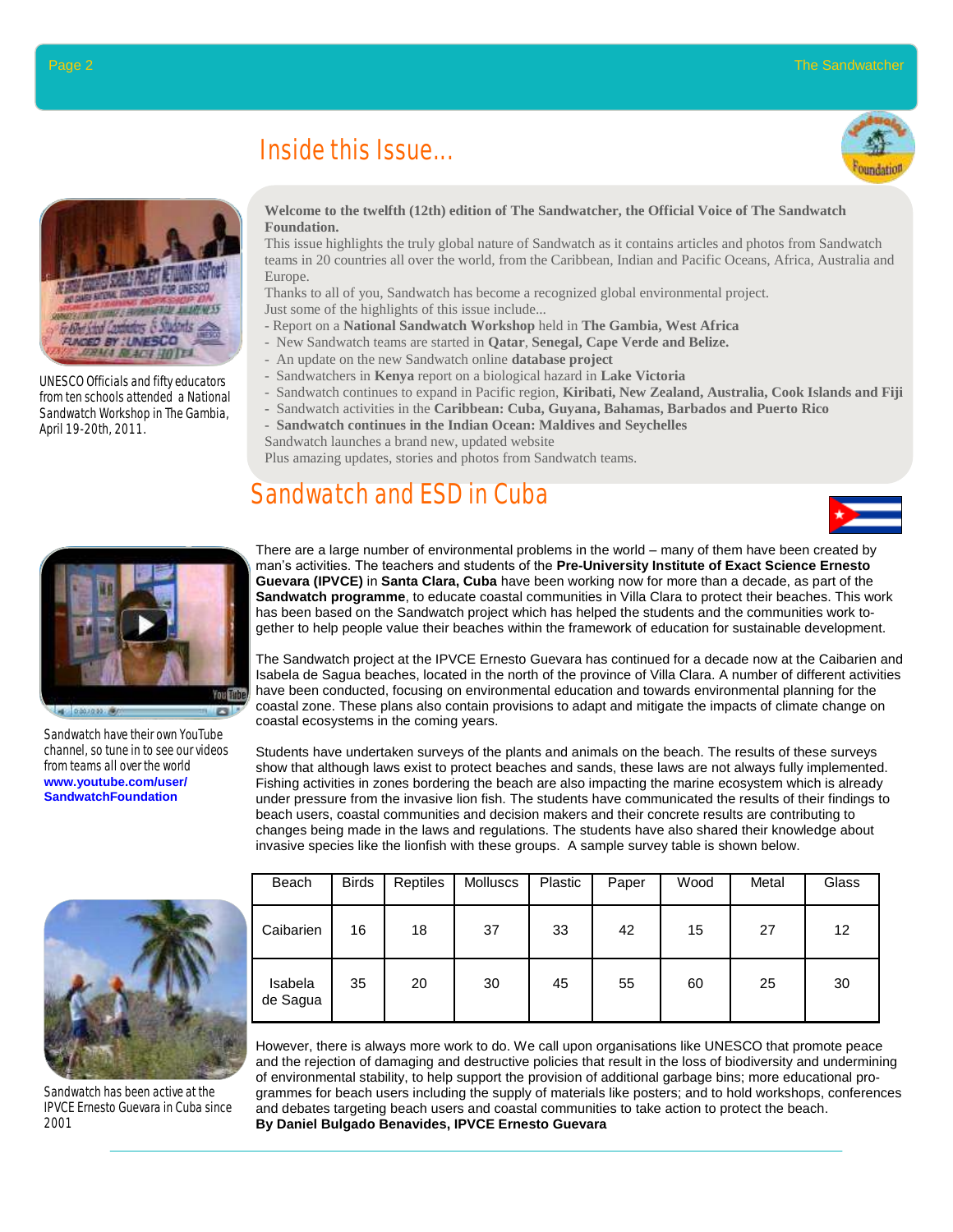



Old fishing net under the dune re-exposed after the passing of Hurricane Irene in August 2011



Old net and the sea oats held the dune together despite the severe storm surge and pounding waves

## Sandwatch helps save Bahamas beaches

Hope Town Primary School in Hope Town, Abaco, **Bahamas** has been involved the UNESCO **Sandwatch Project** for over 10 years.

The 60 students in this 116 year old historic, red and white school have been involved in many projects from creating brochures that teach reef etiquette on sustainable use of their famous patch

reef to cutting a huge floating fishing net off their study area reef to writing a comic book for kids on what they can do to feel empowered about saving their environment.

Their very popular, small, 6 mile long island has been struck by 3 major hurricanes since 1999 and the 4th hurricane, **Hurricane Irene**, just blew through at 115 mph with gusts up to 140 mph on August 25, 2011. Sandwatch Country Co-ordinator, Mrs. Candace Key, who is also the Hope Town School Principal, is proud of the fact that the area where the school has done several of

their UNESCO Sandwatch projects came through the strong storm in great shape ! After the last hurricanes washed out much of the beach in front of the Hope Town Harbour Lodge Resort, which is the area they use as their project site, the students were instrumental in replanting the dunes ( that were pushed back up into place by beach bulldozers) with sea oats. Throughout the last 6-8 years the sea oats have matured and covered the dune well. When Hurricane Irene struck this August the dune held very well with no erosion! The school is very proud that their labours paid off!



Several years ago The Hope Town Sandwatchers removed this fishing net from their reef and used it to stabilize the nearby sand dunes by planting sea oats on and around it

The sea oats took a beating but they will be standing tall and proud again soon guarding their valuable dune. During another Sandwatch project, several students and a teacher swam out to the test site patch reef to remove a very large, green, floating fishing net which had settled over the fragile patch reef. The net was wedged on the reef and it took

> several students many hours to cut it off and drag it ashore. It was far too heavy to be moved and the resort manager suggested using it to hold sand in an area that was prone to erosion from heavy rain washouts. The students managed to drag it to the area where it has become mostly covered by sand but has greatly reduced any erosion in that area. Throughout Hurricane Irene the green fishing net held the beach sand in that spot ! What once was a damage causing object was successfully turned into a useful environmental instrument. The students also planted sea oats on the

property next to the resort. That property was sold and a very large house was built. In order to extend the property, the new owner plowed sand over the sea oats. Students protested and the owner promised to plant sea oats on the "extension". It turned out that he planted a few and filled the rest of the area with the invasive, nuisance plant known as Hawaiian Sea Grape, which does not have the deep seated roots that sea oats have. During this storm, the whole beach in front of his house washed out! A lot of valuable environmental lessons were learned during this hurricane by Sandwatchers—young and old! **Candace Key. Hope Town Primary School**



Sandwatchers in Western Australia, stabilize their sand dunes by planting native species

### Sandwatchers stabilize dunes in Western Australia

#### **Students planting in the Coogee Beach dunes, Perth, Western Australia.**

An important component of the South Coogee Primary School Sandwatch program is "Taking Action". This winter, after rain had saturated the dunes, students planted coastal species to protect the dunes from erosion and to create habitat for native animals such as bandicoots (a small ground mammal the size of a rabbit) reptiles and insects. Planting native species also assists in the control of invasive weeds and encourages students to think about climate change and sea level rise and the impact storms and higher tides might have on Coogee Beach.

South Coogee Primary School teacher Mr Steven Lushey said, "The students enjoyed the planting activities as they understand how important it is to protect the dunes from erosion and they also enjoy the opportunity to visit the beach and experience nature while having fun at the same time". "Sandwatch is an excellent opportunity for the students to learn about the coastal environment, gain an understanding of potential climate change issues and have exposure to student activities in other parts of the world" he said. **Craig Wilson | South Metro Coastcare Officer, Perth Region www.perthregionnrm.com**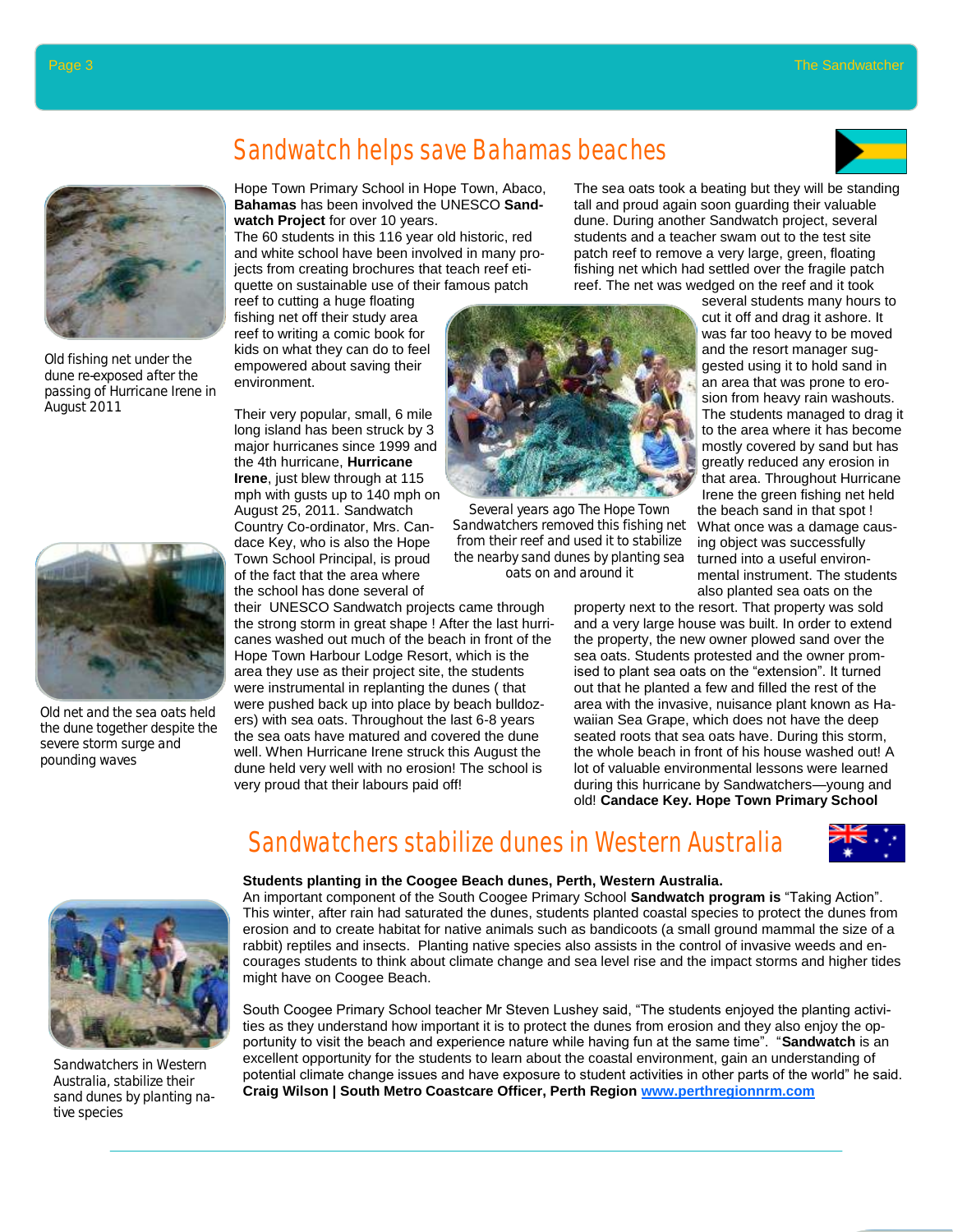

The Gambian teachers were given lessons on Sandwatch methodology on their local beach



Measuring the width and making observations of beach usage are two of the simplest data to record



The new Sandwatch Manual is now available in French and English and soon in Spanish and Portuguese

The Gambia National Sandwatch Workshop (continued front cover)

The occasion was used to sign an agreement between the Mali and The Gambia NATCOMs by the two Secretary Generals.

With funding from UNESCO under the Participation Programme 2010-2011 biennium, The Gambia UNESCO ASPnet conducted its first national training workshop on Sandwatch, climate change and environmental awareness for school coordinators and students for schools in the greater Banjul area.

Ten ASPnet schools attended and each school was represented by two teachers and three students (five participants). Fifty participants from the ASPnet were trained during the workshop. The workshop was the first activity under the ASPnet UNESCO funded project "Promoting initiatives in support of United Nations Decade of Education for Sustainable Development in UNESCO Associated Schools in The Gambia".

The project is multifaceted and aims to build the capacity of teachers and students from 22 schools in The Gambia so that they can sensitize their communities about climate change, environmental awareness, coastal protection and education for sustainable development.

#### **The objectives of the training workshop were:**

**1.** To assist teachers and students with the help of local communities in applying their information and local knowledge to the wise management and enhancement of their beaches.

**2.** To reduce the level of pollution in adjoining seas, oceans, creeks and rivers.

**3.** To share information on Sandwatch methods of monitoring and analyzing data gathered on the beach environment.

**4.** To involve schools, teachers and students in the scientific observation, measurement and analysis of beaches using as inter-disciplinary approach, language, arts, biology, geography, history, creative arts etc.

The ASPnet Coordinators and students acquired the following by the end of the workshop:

- Learned to work together to critically evaluate the problems and conflicts facing their beach environment;
- Acquired technical competence in developing sustainable approaches to the problems and conflicts.
- Changing their own lifestyles and habit and to be in the position to sensitize the youth and adults for them to be aware of the fragile nature of the marine and coastal environment and the need to use it wisely.

This workshop will be followed by a similar one for the other ASPnet Schools upcountry to be held at Mansakonko in June 2011.

Other ASPnet activities include

- A school-based waste management project with the provision/production of waste bins (inscribed with UNESCO and ASPnet logos) for schools to promote a healthy school environment.
	- A Green School Environment Project: Planting of fruit trees in school environments and provision of gardening materials to provide shelter, food will conclude the project.

## Google Earth: A great teaching tool

An increasingly important part of Sandwatch workshops and training is not only showing educators how to use the Sandwatch manual, and methodology, but also how to network and expand your project using inexpensive or free technologies. This includes using **Google Earth** to show people where your country/community/school/beach is located, or using it to teach your students geography. It is very popular with teachers, especially the first time they use it.

It is free and easy to use! Please ask us if you need help on how to best use it for Sandwatch.

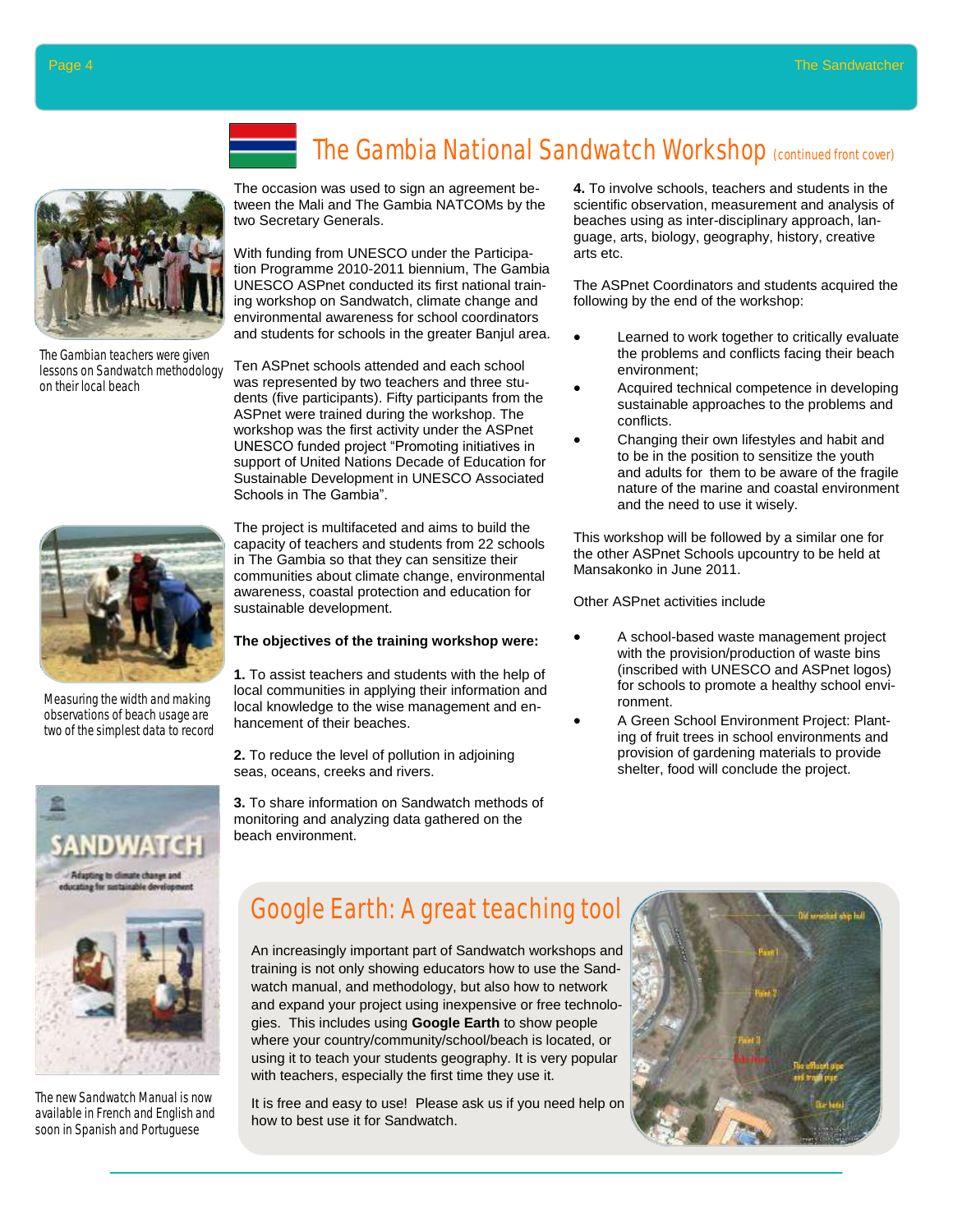## Sandwatch (Guardarenas) in Puerto Rico

#### **The Sandwatch Project was developed as a program that would create awareness about the conservation and sustainable use of marine and coastal resources.**

In Puerto Rico, Sandwatch has proven its effectiveness as an educational tool. A total of eighteen groups on sixteen beaches from all around Puerto Rico form part of Sandwatch. In addition, a group from Mexico obtained information about the project through our blog (http://seagrantpr.org/guardarenas) and started the study of three beaches in the region of Campeche.

**The University of Puerto Rico Sea Grant College Program** (UPRSGCP), with the direction and advice of Lesbia Montero and Delmis Alicea, and the collaboration of our marine educators, has offered several workshops in order to train teachers and community leaders on data management, the appropriate use of the equipment required for Sandwatch activities, and the implementation of these activities within the group. For example, in April 2011 April, Delmis Alicea, Jorge Casillas and Diana Beltrán gave a workshop about Sandwatch to teachers that are involved with Center for Environmental Education, Conservation and Interpretation of the Interamerican University, Metropolitan Campus.

Last semester, the UPRSGCP offered a workshop for data management and the use of specific software, such as: Profile, Excel, and Power Point. Furthermore, Delmis Alicea gave a talk to parents that are home schoolers and are interested on the discussion of environmental topics and the development of new educational activities with their kids. During Fall 2011, the UPRSGCP will distribute water quality measurement equipment among Sandwatch participants and will also offer training on the use of said equipment. *Additionally, Jorge Casillas, marine educator, and Omar Ortiz, video editor, are currently working on videos that show, step by step, the different procedures required by every activity included in the Sandwatch manual.* These videos will be available during Fall 2011. We, also, want to recognize the support and collaboration of the Marine Sciences Department in the University of Puerto Rico, Mayagüez Campus, and the Caribbean Regional Association (CaRA), in the process of implementing Sandwatch in Puerto Rico and giving the materials to the teachers and community leaders.

**Cristina Damaris Olán Martínez and Odette M. Ortiz Mercado, UPR Sea Grant College Program** 

## Sandwatch partners with ECOMAR & WWF in Belize

#### **Sandwatch Partners with ECOMAR & WWF in Belize for Marine Turtle and Beach Project**

The Sandwatch Foundation was contacted in May 2011 by Linda Searle of ECOMAR (www.ecomarbelize.org) a Belize based marine conservation organization. She and her organization were interested in combining Sandwatch into their existing environmental studies particularly as they relate to the protection of marine turtles and their nesting environments.

In particular ECOMAR was eager to receive 25 copies of the new Sandwatch Manual for an upcoming Sea Turtle Workshop that was planned for Gales Point, Belize in June. And so with the invaluable assistance of Nadia Bood at **WWF Belize**, the Belize National Commission for UNESCO and the ever helpful staff at UNESCO HQ in Paris, 25 copies of the new manual were shipped to Belize. As Ms. Searle reports "*The field trip went really well. I am really excited about this aspect of the project because it is new to us in Belize. We monitor just about everything else, but not our beaches! But now we can thanks to you and everyone who assisted in getting these manuals to us*" We would like to welcome ECOMAR and their partners into the Sandwatch global community and we look forward to seeing how the project progresses in Belize. *Discussions are also underway to hold a National Sandwatch Training Workshop for Belize for educators from all over the country.*

Sandwatch is also working with Nadia Bood and Lisa Carne at WWF Belize on incorporating Sandwatch into their existing seat turtle habitat protection projects. Based in Belize and Costa Rica, The World Wildlife Fund (WWF) is working on a project to understand how climate change might affect hawksbill sea turtles across the Caribbean. All 5 species of marine turtles that are found in the Caribbean are of special conservation concern, and climate change will likely become a very serious threat to them in the future. However, turtles are a really good way to study climate change because they depend on healthy beaches (on which they nest) as well as mangroves, sea grass beds, coral reefs (in which they develop and feed) and ocean ecosystems to live. If we can understand and mitigate how climate change may affect the beaches, it will not only benefit sea turtles, but also people who live along the coast.

Jorge Casillas and Omar Ortiz working on a "How to do Sandwatch" DVD for Puerto Rican

schools



16 beaches around Puerto Rico that Sandwatchers are studying



The 2011 Sea Turtle Workshop was held at Gales Point, Belize June 6-9th

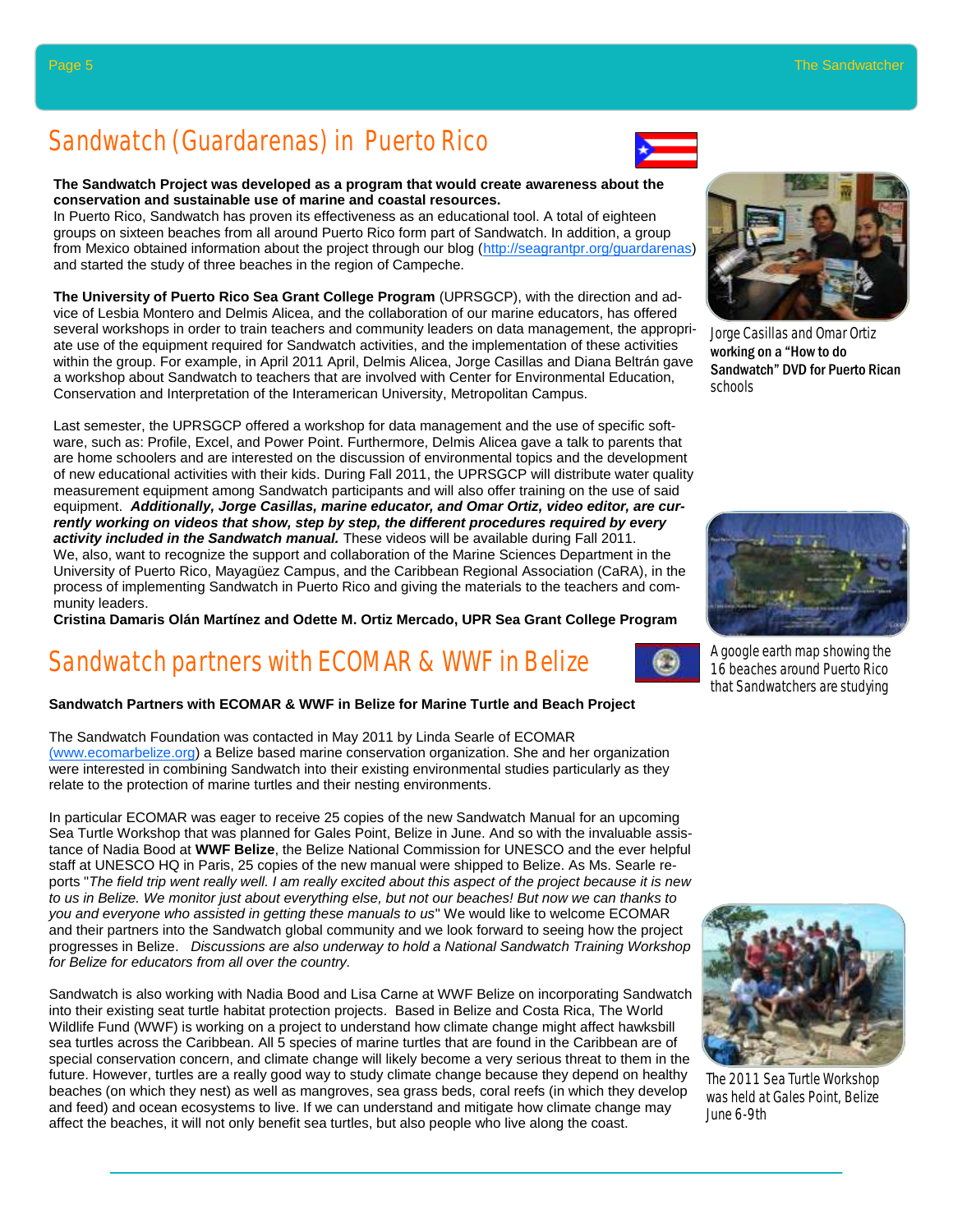

Sandwatch students conducting a survey of fishermen on the shores of Lake Victoria



Most the latrines and sewers run directly into Lake Victoria



The mayor of Auckland (L) presents the ward to Gaby and Chantal with Matthew Rednall the Auckland Transport Regional Manager (R)

## Sandwatch and sanitation on Lake Victoria

#### **Good sanitation the key to survival of Lake Victoria.**

A survey by the Sandwatchers revealed that there are just two public toilets on the Kisumu beach serving more than 10,000 people and the fishermen who work and reside around the shores of Lake Victoria. ―POOR sanitation among communities living around Lake Victoria poses a threat to their lives, to the existence of the lake and to the fishing industry" the Member of Parliament for Kisumu town has warned. He added that the problem was made worse by fishermen who say it is time wasting and anti-cultural to get out of their fishing boats and go to a toilet. So they have resorted to relieving themselves in the lake.

Kisumu is the third largest city in Kenya and is situated on the shores of Lake Victoria, with an estimated population of 500,000. Informal settlements currently hold around 50% of the population of Kisumu and the lack of any clear policy framework or effective programme for meeting the needs of the poor fishermen who live in this city has resulted in rapid expansion and overcrowding of these areas, with the majority of the residents here living in absolute poverty without access to sufficient water or sanitation. The majority of the residents defecate among the bushes or use 'flying toilets' (paper bags into which people defecate) and which are then thrown away many times landing in the fresh waters of Lake Victoria. The cost of digging and constructing latrines is too expensive for most, at Ksh.250 per foot. Where latrines are available they often malfunction at times of heavy rains.

We as the Sandwatchers Kenya chapter who are based at the Kisumu High School feel that we must do something about this grave situation. We attended a seminar dubbed "Eco-toilets". Eco toilets is project being adopted by environmental conservationists and has the support of the United Nations Environmental Program (UNEP), to assist rural populations have access to sanitation facilities, rain water harvesting system; storage and treatment; bio-digesters. Recently the during the seminar our local member of parliament for Kisumu Town West, Mr. Olago Olouch defined the eco-toilets as "a comprehensive exciting and innovative hygiene pack that can save the lake".

There is an urgent need for the construction of simple, low-cost, affordable toilets on the shores of the lake that are easy to build and maintain and are relatively free of odours and flies and do not drain into the lake. Eco-toilet concept is what we the Sandwatchers feel can work best for us. Eco-toilets deals with ABCD. That is; Architecture and construction, Behavioural change, Cleanliness and Disposal systems appropriate for sanitation (ABCD). The idea is to introduce a beautiful toilet concept that will bring inspiration to the fishermen, car washers and people around the lake to transform them into change agents who will then promote hygiene, sanitation and good health. We will in the next few months raise funds to begin construction of an eco-toilet on the shores of the Lake near our school. We need partners and friends of the Lake Victoria to join us. **By Peter Amunga, Sandwatch Kenya Chapter August 2011**

# Sandwatchers in New Zealand win award

#### **Stanmore Bay Primary School joined Sandwatch in 2006 and been very active in a number of projects.**

It has been a busy time at Stanmore Bay School where everyone has been involved in several, successful projects taking place. The first of these led to our invitation to the inaugural Travel wise Awards Ceremony. Stanmore Bay School was one of six schools in the region to receive a GOLD travel wise award. It was presented to them by the Mayor of Auckland, Len Brown. Students Chantal Tennnant and Gaby Martin felt "honoured" to go up and receive the award on behalf of the school. Carol Abley, Principal felt that it was a significant milestone in the school's history. "Indeed it is an acknowledgement of the hard work, staff, students and the wider school community, have made, in promoting sustainable travel to and from school. We were delighted to accept this award." she said.

Secondly, the school's Earth Helpers recently held a litterless lunch day. Over 50% of the school brought lunches with no paper waste in them. According to the school caretaker , Mr Wayne Andrews, there was a significant reduction in litter on the school grounds. Reducing waste, recycling, a worm farm, composting and their own small vegetable gardens are helping to teach the students all about the importance of sustainable living. Maria Hatch teacher in charge of the projects said, "These are all huge achievements and we are very proud of our students for their efforts over the past few years."

It is hoped that the children will transfer this knowledge back to their homes and community, making where we live, just that much cleaner and greener. **Robyn Bennett, teacher**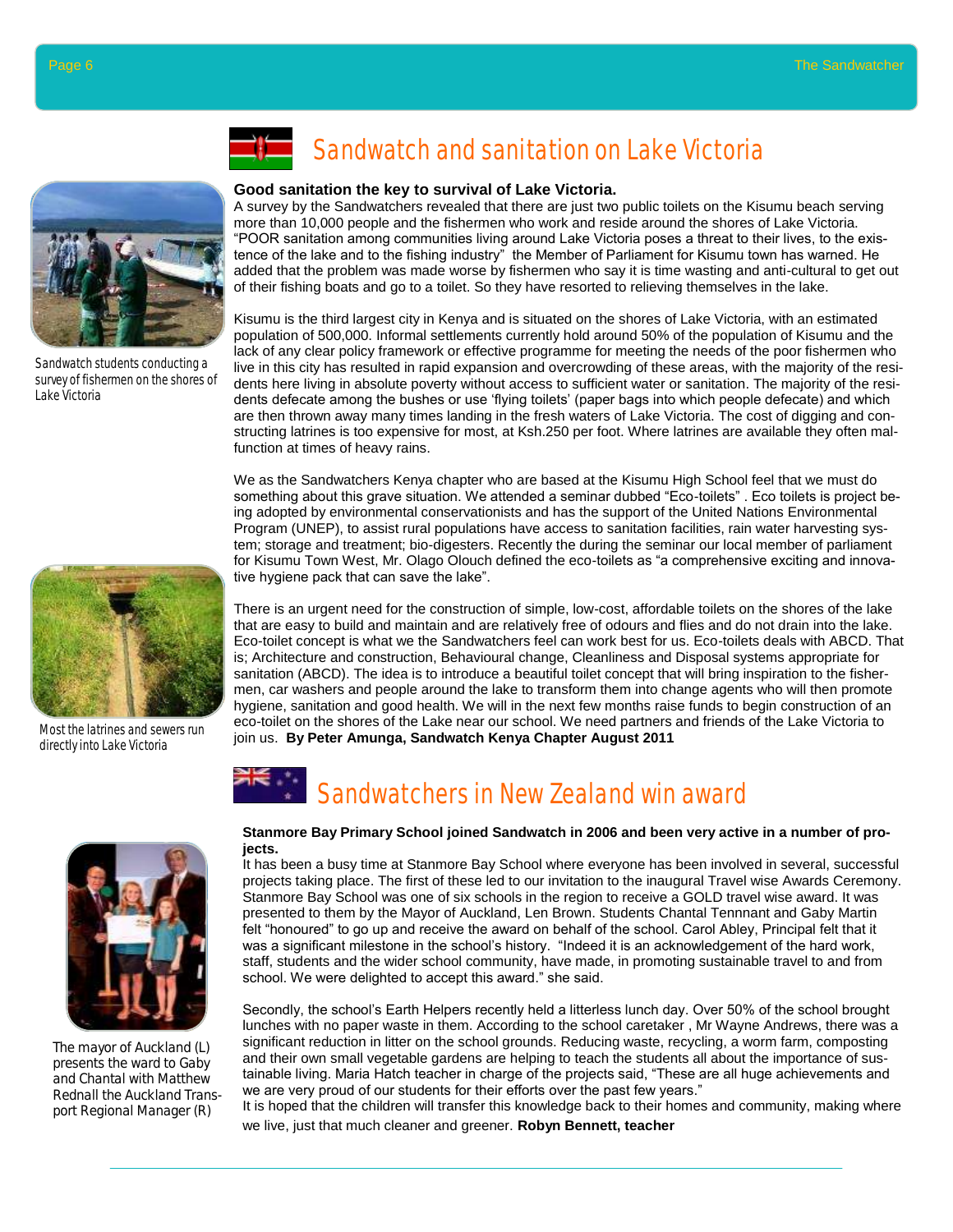## Sandwatch on the move in England

**We have named our Sandwatch group Making Waves and have achieved a lot over the last few months.** 



Although new to Sandwatch, students have already started to use Google Earth to map their beach.

We have been on several trips to our selected beach to take measurements and monitor litter. We have performed two assemblies to introduce Sandwatch to the rest of school and we have had an article in the school newsletter to introduce Sandwatch into our community. We worked very hard to put together a Making Waves Week event where we went into different classes with planned activities and created different pieces of work. This included making favourite sea creatures out of clay and thinking about how they move, and making a Loggerhead Turtle fact sheet, and at the end of the week we turned one of the rooms into the Sandwatch Gallery where we showcased all the work. This was met with an overwhelming amount of positive comments a true testament to the hard work of event involved. Lastly we went out and did a beach clean-up to show community spirit and encouragement to look after our environment. We have also been teaching our year 5 and 6 children about the **Jurassic Coast** which is very close to them and they have produced some amazing project work and appreciate their environment a lot more. For the end of this project we took them on a fossil hunting trip which was an amazing learning opportunity. Our group has

also been in regular contact with **Mayaro Environmental Wave in Trinidad and Tobago** who we hope to twin with. It's been a very exciting journey so far and I am looking forward to the beginning of the next school year to plan some more exciting events. I would like to take this opportunity to say how important an initiative Sandwatch is to help our children take the lead in sustaining their environment and I hope to be involved with it for a long to come. **Mel Berkhauer, Kings Park Primary School Bournemouth**

## Sandwatch launches new website!

Way back in 2005 we launched the first Sandwatch website to provide a forum for Sandwatch teams to post their photos, data, project details and other information about their schools and communities. Of course back then there were only a few schools doing Sandwatch so it was a simple matter to keep up with the input. However, over the last several years Sandwatch has grown to include several hundred schools all over the world, from Australia to Zanzibar, Turks & Caicos Islands to the Seychelles, and Ghana to Kiribati. Our original website, built using the simple, easy to use Microsoft FrontPage website creation program was not designed to handle global websites with several hundred pages and literally thousands of photos and other documents. For that reason we have spent the last several months creating a brand new website from scratch! The new website, which is still at **www.sandwatch.org** was created using the far more advanced Joomla website program, which is a lot more flexible and interactive than our old site. We have already created pages for all national and many school homepages as well as copying over hundreds of photos and other documents. Of course it will take several more months of work to transfer the contents of the old site in its entirety over to the new one, but in the meantime, please take a few moment to examine your homepages and let us know if there are any errors, things you want to add or change. All previous copies of The Sandwatcher and eNews Issues are on the new site as well as copies of the new manuals. We are also currently working on developing an online database to make it much easier for everyone to record and chart their Sandwatch data over time. Please let us know what you think of the new website.

## Sandwatch restarts in Guyana

#### **Sandwatch to restart in Guyana**

We, the new Sandwatch Nature Club are currently in the process of revamping Sandwatch here in Guyana. We are setting up a committee with a Secretary, an environmentalist, one teacher a treasurer/accountant and coordinator and about 10 children (12-17 years old) to start. We are taking this plan to UNESCO National Commission for Guyana for endorsement .

The plan is to engage some voluntary recruitment for the resuscitation of Sandwatch in Guyana. We have already involved several experienced people, educators and environmentalists, including Ms. Allande Johnson-Hackette, an Environmental Science teacher who was also with me at the Sandwatch Youth and Climate Change Symposium that was held in Barbados in 2008. We also plan to register the club with UNESCO Clubs so that Guyana can have representation there. **by Paula Tulloch**





The new Guyanese Sandwatch team



Sandwatch looks forward to assisting with getting the programme established in England and the rest of the

UK

The new Sandwatch website is up and running, and new material is being added daily



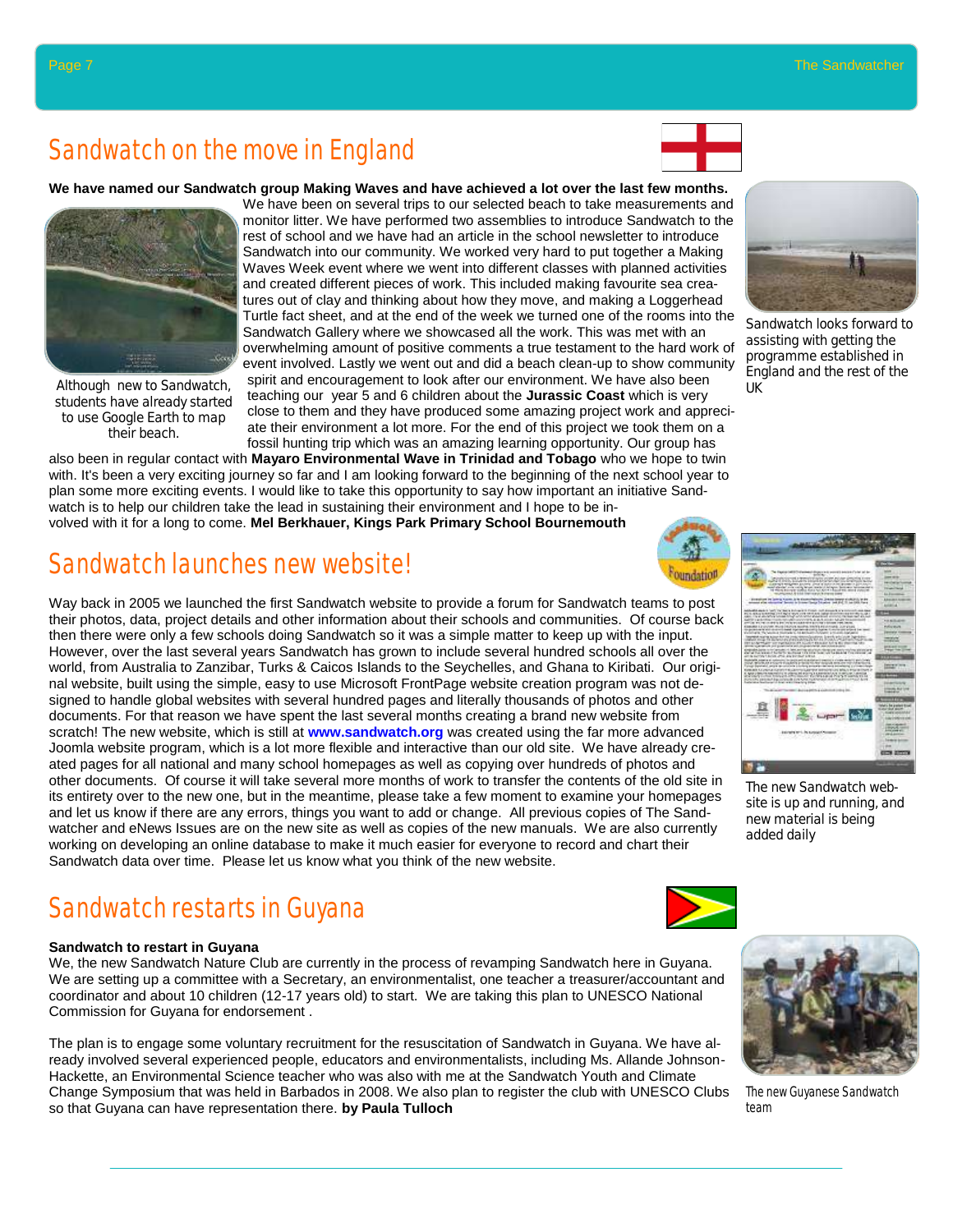

Educators from half a dozen West African countries attended the Sandwatch trainers workshop in Praia, Cape Verde



Senegal educators were well represented at the Cape Verde Workshop



Fiji may use Boy Scouts troops as Sandwatch teams nationally

# Sandwatch starts in Senegal

#### **Upon my return from the Sandwatch West African Regional Workshop, held in Praia,**

**Cape Verde** we set up a structure involving the teachers in charge of Environmental Education (master and top students at several school). Activities have been carried out on the beach, including observation, measurement and monitoring of the level of beach erosion in Palmarin, Ngallou and Djifère, Sanitation inspections/tests and site visits have been conducted with local eco-guides Ndene Pierre Georges Faye and Moussa Diatta, which has attracted the attention of students and teachers about the risks to ecosystems (especially mangroves) against the phenomena of climate change and environmental destruction.

Students have been trained to teach and relay these messages at the opening of classes in October, to raise public awareness of these issues in each school and class. We also placed emphasis on the core business of education and awareness including holding a memorable holiday camp that was an academic success.

 $\epsilon$ 

Teachers have also been successful with their students in initiating a program of integration of improved stoves in all schools housing and canteens and now people are in the process of using them in their households.

In addition, students have incorporated the technique of construction efficient furnace-based raw materials (clay, cow dung, raffle millet) and three schools have benefited from this first phase and have had their wood consumption greatly reduced . The Minister of Renewable Energies, Mr. Louis Seck has installed ovens in all schools in the rural communities of Palmarin, an area badly affected by the effects of climate change.

The programme has successfully participated in the launch of National Environment Week and presented the students' work (éolinnes, drawings evoking the melting of glaciers, the emission of greenhouse gas emissions by factories) to the authorities. In short, they are the real vectors of change and ideas through sketches.

**By Mr. Abdou Senghor**



# Sandwatch updates from Maldives and Fiji

Since attending the **Sandwatch Regional Workshop in Seychelles in 2010**, representatives from the Maldives and Fiji have been planning how to begin Sandwatch in their countries.

In the Maldives, Aminath Mohamed from the Ministry of Education, has been working to include aspects of Sandwatch in the Science curriculum from Kindergarten to Grade 12. A training workshop for primary school teachers is planned later this year.

In Fiji, Dr. Brij Lal from the Ministry of Education has been working to include some of the environmental stewardship aspects of **Sandwatch** into scouting and guiding activities. In particular, environmental care is being included in every scout and guide camp. This includes environmental clean-ups and tree planting activities. The 11th Fiji National Scouts Jamboree in Nadi from 22nd to 26th August focused on the theme "Nature Nurtures Scouting". The weeklong event was attended by 1000 Scouts and all the activities were related to nature and the environment. Community work included beach clean-ups and tree planting. While opening the Jamboree the President of the Republic of Fiji, Ratu Epeli Nailatikau, said: ―*Scouts had access to the natural resources required for their training and survival skills and had a duty to protect the environment*.‖

A review of the school curriculum is underway in Fiji and environmental content is being integrated into the school curriculum starting with Years 1-4. Some of the concepts in the Sandwatch approach, e.g. observing and recording, analysing the results, and communicating with elders in the community to share their findings are included in the revised curriculum.

Also in Fiji, Morena Rigamoto from Live and Learn Environmental Education has been working to introduce a project on "Peace Building" in primary schools in Fiji. This project is being supported by the Ministry of Education. The project will introduce peace building principles to 200 schools. For those schools located on the coastline, this will be an opportunity to introduce Sandwatch. This project may also be expanded by Live and Learn to their programmes in **Solomon Islands, Papua New Guinea and Vanuatu**.

**By Aminath Mohamed, Ministry of Education, Maldives, Brij Lal, Ministry of Education, Fiji. Morena Rigamoto, Live and Learn Environmental Education, Fiji**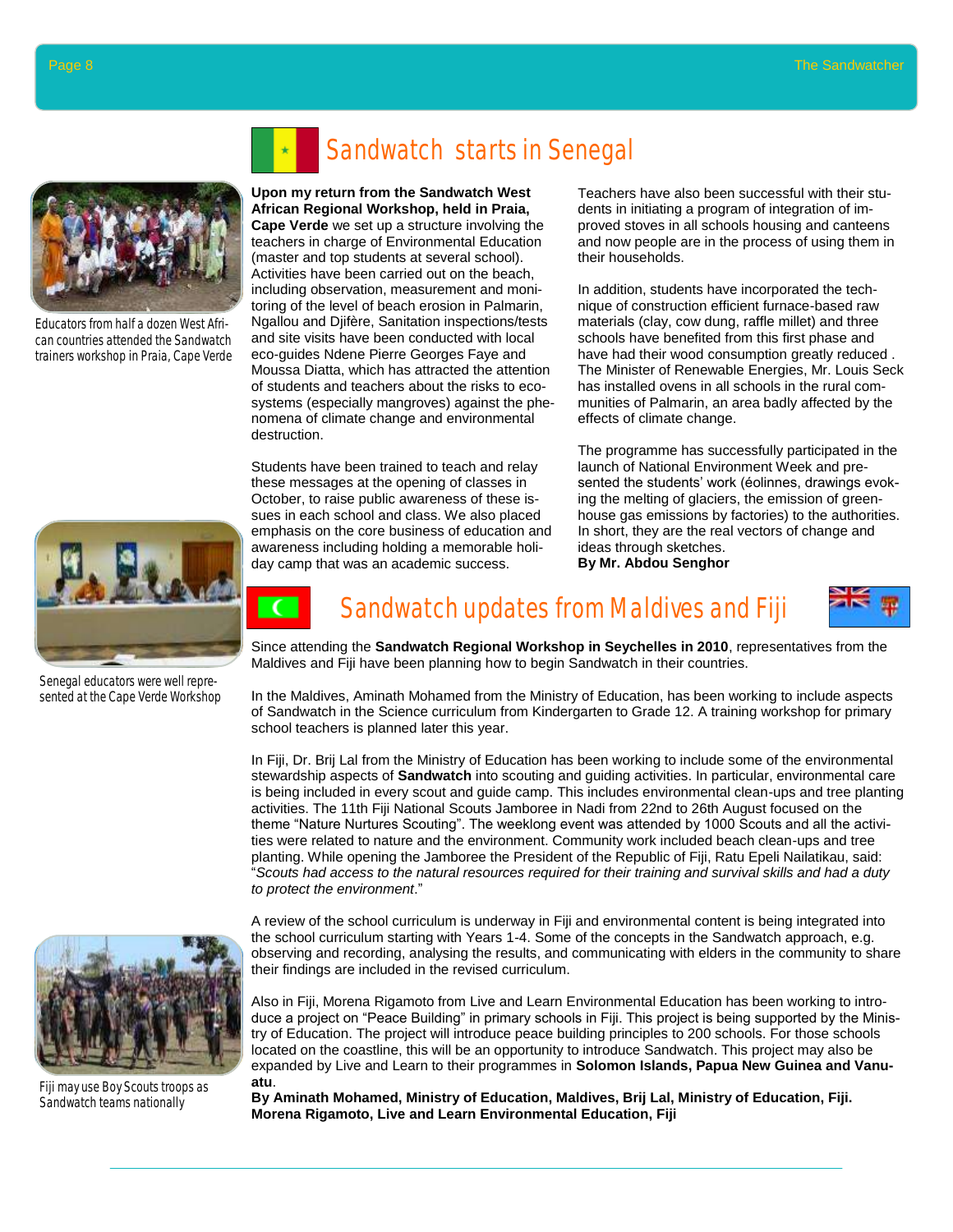## Barbados environmental club starts Sandwatch



**The Sandwatch/Greenlanders Environmental Club was re-launched at the Lester Vaughan** 

**School** in Cane Garden, St. Thomas, Barbados thanks to collaboration with a local environmental NGO, Future Centre Trust, who was then known as Counterpart Caribbean. The club started under the direction of Ms Evadne Johnson, a Science teacher at the school and the club's coordinator. The club has participated in many projects over the years such as a bio-diesel project where used vegetable oil was turned into fuel, as well as many beach clean-ups, seminars and workshops on climate change and the effects of global warming.

In 2009 the club started its **Sandwatch Project**  monitoring the beach at Long Beach, Christ Church on the south coast of Barbados. Long Beach and the surrounding Chancery Lane area is home to one of Barbados' last natural wetlands and to the many birds "visiting" the island that we are lucky enough to catch a glimpse of as we walk by on our way to the beach. The beach is also a local hotspot for wind and kite surfing and may also be used as a nesting area for turtles as many are spotted out in the water while we are on the beach.

As an example of some of the data collected on our monthly readings, from March 2010-2011 we noticed that there appears to be generally more sand at the eastern end than the western end. Also that variation in erosion and accretion appears to take place more at the western end. There seems to be more erosion of this section in the earlier months and as the year progresses more accretion is noticeable.

With members such as Skye and Matthew Shepherd, Spencer Mayers, Mitchell Burke and myself pushing the project and the club forward, we are looking to plot graphs with data collected so people may have a visual picture as to what is really happening on the beach and may even be able to estimate where the shoreline may be in a few years time. I would like to express my thanks to Ms Evadne Johnson, our teacher and Club Coordinator and Ms Nicole Garofano of the Future Centre Trust for assisting the club over the years. We look forward to continuing to collect this data in our Sandwatch area and in expanding the membership in the club in the coming school year.

#### **By Matthew Dillon Deane**

Regularly measuring the Barbados beach width is crucial to starting Sandwatch



The Barbados Greenlanders are off to a great start!

| t'oundation           |  |  |  |  |  |  |
|-----------------------|--|--|--|--|--|--|
| Scussion Board        |  |  |  |  |  |  |
| ssage All Members     |  |  |  |  |  |  |
| Promote Group with a  |  |  |  |  |  |  |
| Edit Group            |  |  |  |  |  |  |
| <b>Edit Members</b>   |  |  |  |  |  |  |
| Invite People to Join |  |  |  |  |  |  |
| Create Related Event  |  |  |  |  |  |  |
| eave Group            |  |  |  |  |  |  |
|                       |  |  |  |  |  |  |

#### Sandwatch at UNESCO Climate Change Meeting

Sandwatch representatives will be participating at the **UNESCO Experts Meeting on Climate Change Education for Sustainable Development and Adaptation in Small Island Developing States**, September 21-23, 2011 in Nassau, **The Bahamas**. This meeting will be attended by around 100 delegates from around the world. It is a continuation of UNESCO's International Seminar on Climate Change Education which was held in Paris July 27-29th, 2009.

As at the Paris conference, Sandwatch co-coordinators from several countries in the Caribbean, Indian and Pacific Oceans will be in attendance. Look for full details on the Sandwatch website and in the next issue of The Sandwatcher

#### Join the Sandwatch Foundation's Facebook Forum

In its ever continuing efforts to keep up with rapidly changing technology, **The Sandwatch Foundation** has recently set up a dedicated 'Sandwatch Forum' on the globally popular social networking website **'Facebook'.** If you are a member, or are considering

joining the website (it is free) then simply do a Facebook search using the phrase **'The Sandwatch Foundation'**,

and it will pop up on your screen. Then you click on the dialog box that asks you if you would like to join this group...and

that is basically it!



www.youtube.com/user/SandwatchFoundation

change Sandwatch and community information.

Once a member of the Sandwatch forum you can post photos, links, ask questions, communicate with other members all over the world and be regularly updated on Sandwatch events and activities. The Facebook forum has just started and

and fun way to ex-

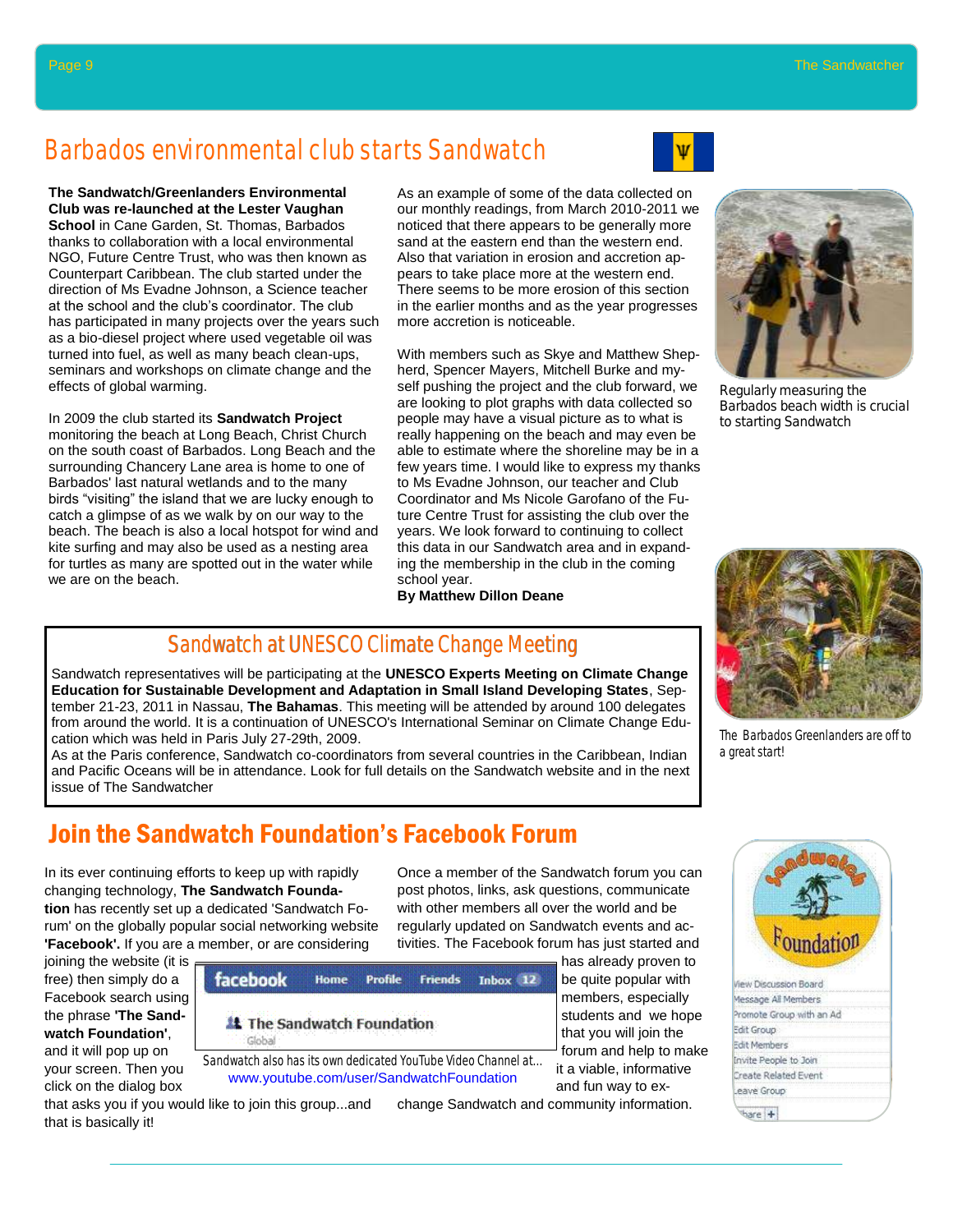

The Sandwatchers on Rarotonga created a relief model of the island to show how run-off enters the sea



The Form 1 & 2 classes of Avarua School carried out an investigation project on **Rarotonga's Lagoon** led by their Science teacher Michael Papatua. This project was supported by various Government Ministries such as Marine, Education, Environment and Agriculture in providing the equipment and expertise to carry out the testing and as well as providing information on these issues. The objective of the project was to find out the health and water quality of the seven lagoons (Papua, Totokoitu, Kent Hall, Tikioki, Paringaru, Avana and Pouara) around Rarotonga. The following components were measured in these lagoons:

Testing water quality in the Cook Islands' lagoons

Nutrient level (amount of phosphate, nitrate)

Water clarity

| The<br>the<br>graded<br>the<br>scale<br>the<br>Ma- | <b>Lagoon Name</b> | <b>Nutrient</b>                | <b>Water Clarity</b> | Lagoon Bacteria                            | La-<br>goon bacte-                                                                                    |  |
|----------------------------------------------------|--------------------|--------------------------------|----------------------|--------------------------------------------|-------------------------------------------------------------------------------------------------------|--|
|                                                    | Papua              | $High = Poor$                  | Good                 | All 7 lagoons bacteria<br>levels are okay. | ria<br>findings for<br>project were<br>according to<br>grading<br>provided by<br>Ministry of<br>rine. |  |
|                                                    | Totokoitu          | $High = Poor$                  |                      |                                            |                                                                                                       |  |
|                                                    | Kent Hall          | Nutrients are                  |                      |                                            |                                                                                                       |  |
|                                                    | Tikioki            | very high in<br>these lagoons. | Poor                 |                                            |                                                                                                       |  |
|                                                    | Avana              |                                | Good                 |                                            |                                                                                                       |  |
|                                                    | Paringaru          |                                |                      |                                            |                                                                                                       |  |
|                                                    | Pouara             |                                |                      |                                            |                                                                                                       |  |

According to the findings the nutrients in these lagoons are very high. This is an indication that excess animal wastes, fertilizers from agricultures, discharge of sewage wastes or others have reached the lagoon. With these results the students expanded their research project towards land to see the causes for these problems. They have found out that there were a few pig pens near the streams that run off to the lagoon. A pawpaw plantation, and soil erosion on a land section that was cleared for a house site. were also near to the lagoons. A lot of tourist accommodations were on the beach which contributes to the problem through sewage wastes.

Through these findings the students have come up with the following recommendations for the Government Ministries:

- Ministry of Health establish proper sewage or septic waste assessments for buildings on the coastline and to conduct a regular monitoring assessment.
- Ministry of Environment toughen up the regulations on earth moving practices on house sections on the hill. Establish tough measures for the feeding of animals beside streams.
	- Ministry of Agriculture Encourage farmers to use the natural fertilizers
- Ministry of Marine Regular check of the lagoon conditions and to inform the community on these conditions
- Ministry of Education encourage schools to take up these learning opportunities as part of their school programme such as a proportion of learning activities from the **Sandwatch Project** - our students are the caretakers of our lagoon in the future*.*

In conclusion the students gave the following strong messages for everyone. We cannot change what's happening in our lagoon unless we change what we are doing on the land. People of this nation, WE ARE THE PROBLEM, WE ARE THE SOLUTION.

#### **The Sandwatch website logs over 25,000 hits!**

**Since it creation 6 years ago the Sandwatch website passed its twelve thousandth viewing as of Dec 2009...and it seems to be picking up speed as more and more people become aware of the programme. We are making a difference!**



Rarotonga Sandwatchers taking notes at one of their lagoons



Rarotonga Sandwatchers turn their findings into public displays and science fair projects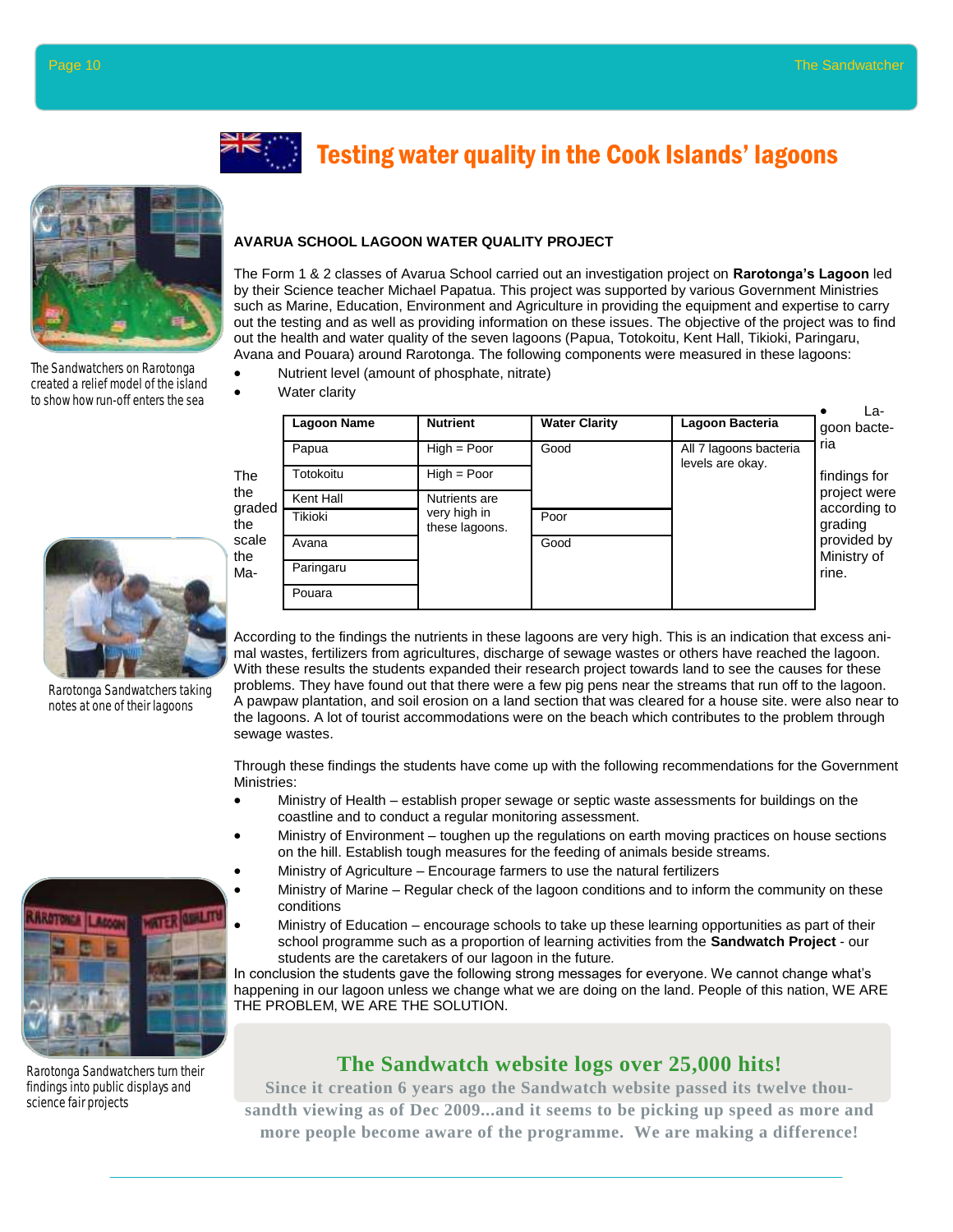



Sandwatchers on Tarawa with their new measuring equipment



**The Kiribati Sandwatch Committee has been working hard with several secondary schools in South Tarawa to coordinate and trial Sandwatch activities in the schools.** The Committee meets every 1-2 months and is supported by the Environmentally Sustainable Aggregates for Tarawa (ESAT) project and the Curriculum Resources Development Centre. The Committee decided to start Sandwatch in the 2011 school year. The participating schools selected one or two of the activities from the Sandwatch Manual for their students to start Sandwatch. The following described the results from the Moroni High School. The Moroni High School in South Tarawa has established a Sandwatch group called the "Climate Warriors at Moroni Beach". Thirty-five students have signed up to be part of this group. They started work at Tabuarorae Beach this year. They wrote stories and poems about the beach and climate change.

A poem written by Mwakei starts out **"Why Why":** *Why the sea level rise? Because of human activities*

*Why the heats increase? Because of human activities So; stop and think Prevent defrosting And burning of CFCs So; start planting And cultivating And united to Stop climate change*





Students received copies of the new Sandwatch manual

Their Science teacher, Emily, and their Geography teacher, Tiritaake, helped the Form 6 students work through three of the activities in different chapters of the Sandwatch Manual: Observing and Recording (Chapter 4), Measuring Erosion (Chapter 5), and Measuring Beach Debris (Chapter 8). The students divided into two different groups and started by observing and recording the different features on the beach. They drew sketch maps and observed lots of different types on debris on the beach. Their observations showed that the beach was used as a dumping site for the community and it was also used as a dumping site by people just walking by. They sorted the different types of debris and found tins, broken CDs, brushes, paper spoons, wires, plastics, bottles, leaves and beer bottles. They went one step further than measuring and recording, and the cleaned the beach, restoring it to its white sand state. They also took "before" and "after" photos. They also measured the width of the beach and observed cases of erosion in front of a seawall. They also took photos of the erosion.

**By Titeem Auatabu, Ministry of Fisheries and Marine Resources Development and ESAT Project**



#### **Greeting to all Sandwatchers**

AL Forqan Educational Complex was established in the year 1987 and the educational complex provide educational services from grade 1 to grade 12. Besides providing educational academic services, the complex hasn't neglected the extra curriculum activities. We have allocated separate time for students to enrich and explore their talents. The complex seeks to energize, mobilize and inspire mutual understanding, global cooperation, leadership and civic responsibility among the students."

I have read the articles and newsletters at the Sandwatch site, these were a great source of information and ideas and I have some ideas concerning starting the project at my schools.

I will facilitate and coordinate the work between them and the school's administration. So I would like to: 1. Hold introductory meetings with the teachers who will lead the team to shed light on the project and its activities.

2. Hold a meeting with the school's administration to inform them of the project

3. Ask the teachers to select their team members and send letters from the school notifying the students' parents of their choice and ask their approval.

4. Brainstorming sessions will be held with the teachers and students selected to come up with action plans.

5. Link the activities to the curriculum taught at school.

These steps will take place during this school year. We are looking forward to working with all the Sandwatch network members. **Mr. Yasser Hussein Omar, Teacher of English, ICT Trainer, iEARN Team facilitator. Doha, Qatar.**



All the AL Proqan Education Complex in Qatar is the latest team to join to **Sandwatch**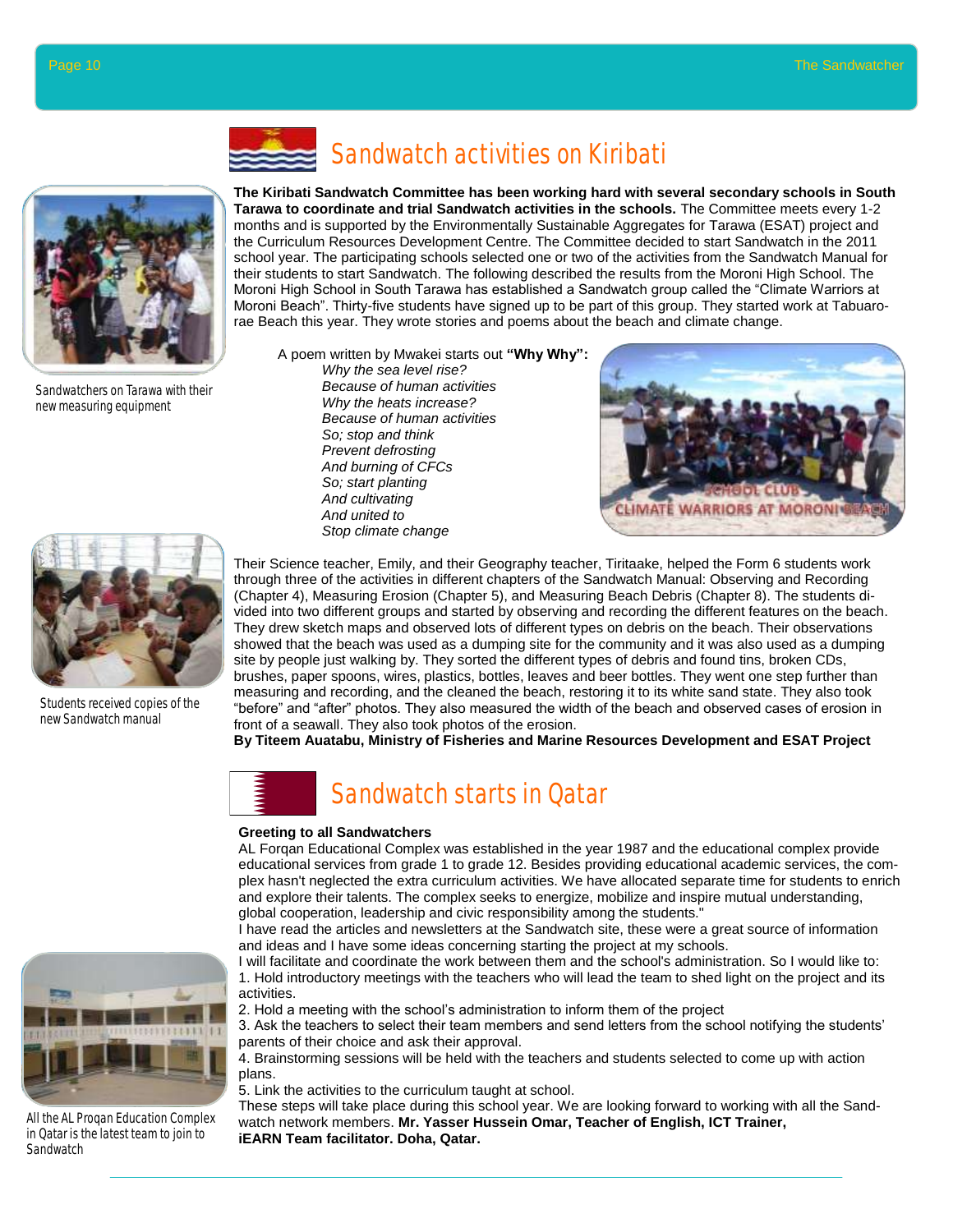

Cape Verde recently held a Sandwatch training workshop for local teachers and students



Sandwatchers in Cape Verde learn how to test sea water for organic contaminants

# Cape Verde holds Sandwatch workshops and more...

#### **The Cape Verde National Commission for UNESCO is currently coordinating and developing Sandwatch activities for the 2011/2012 school year.**

Key issues being addressed are:

**1)** Raising awareness and training schools located in cities close to coastal areas, to protect the beaches, including cleaning debris and waste left by floods in the rainy season (August / November), an analysis of the quality of sea water, and assessing the amount and rate of erosion of the beaches. Mrs. Maria José Pires of the SEA Pedro Gomes School is our Sandwatch Coordinator and trainer and has already started to conduct workshops for students.

**2)** With the support of the Network for Environmental Education (Ministry of Education and Sport) workshops in schools will be held for the protection of beaches so as to transmit to the young a sense of responsibility both here and for the world.

3) With support from the Ministry of Environment to train students near the beaches on the east coast of the island of Santiago to understand the negative impacts of sand extraction at some of the beaches, both on the beaches themselves and on land close to agriculture (the phenomenon of salinization of cassava, bananas, etc.). Also information about the negative impact it has on the reefs, fish and marine flora in these areas and its influence on climate change (Thalassa magazine has a TV program called "Women of Sand thieves" that answered all these questions extremely well)

**4)** A 12 part audio-visual program called "Education for the Environment" each 15 to 20 minutes long, funded by UNESCO with a component that will include Sandwatch teams working on the beaches with filming soon to begin.

The project will be coordinated by Cape Verde NATCOM, the Cape Verde Television Station-TCV and the scientific collaboration of the Directorate General for Environment along with participation of teachers and students from two UNESCO Associated Schools.

#### **Glória Ribeiro, Cape Verde National Commission for UNESCO**



Sandwatchers on Carriacou: Stop stealing our sand

The 13-square mile Island of Carriacou is continuously dealing with the repercussions of sand mining. Even though there are signs around the island stating, "SANDMINING IS AGAINST THE LAW," sand mining is a real problem. Our Sandwatchers in Harvey Vale, Carriacou decided this summer to make a small difference by using their Sandwatch training to educate the communities about the importance of sand and directly getting involved by writing letters to the construction companies explaining why taking sand is a disaster for the future of Carriacou.

The start of the new school year is coming and Sandwatch will be a fundamental tool for the Harvey Vale environmental club that meets once a week. Through Sandwatch we not only take statistical data of Carriacou's beaches, but also educating the entire population on critical issues such as of the importance of the sand and how it is threatened everyday by humans. Sandwatch is a great hands-on program that addresses a variety of skills for youth. Up to date, there are 4 schools in Carriacou and 6 schools in Grenada that are actively putting Sandwatch into practice.

**By Crystal Marie Bernal, U.S. Peace Corps Volunteer, Grenada Coordinator** 



## Sandwatch restarts in Mayotte

Small islands like Carriacou are particularly at risk from illegal sand mining

Veteran Sandwatcher, Pascale Gabriel has just returned to a new teaching position in Mayotte, in the Indian Ocean, north of Madagascar. Pascale and her students at Koungou College joined Sandwatch in 2007 and were extremely active for several years and had many successes. Then Pascale and her family returned to France and she started a new Sandwatch chapter with her students in Marseilles for 2 years, but now she and her husband, Jean have returned to a new teaching position at **Collège M'gombani** in **Mamoudzou**, Mayotte. She reports that she has big plans to start up Sandwatch with her new students and community using all the knowledge she has gained over the years working with us. In addition to her work in Mayotte and France, Pascale also helped to translate the French edition of the new Sandwatch manual and served as translator during the West African 'train-the-trainers" workshop in Cape Verde, in August 2009.

We are looking forward to see what she can accomplish at her new position. Bon Chance Pascale!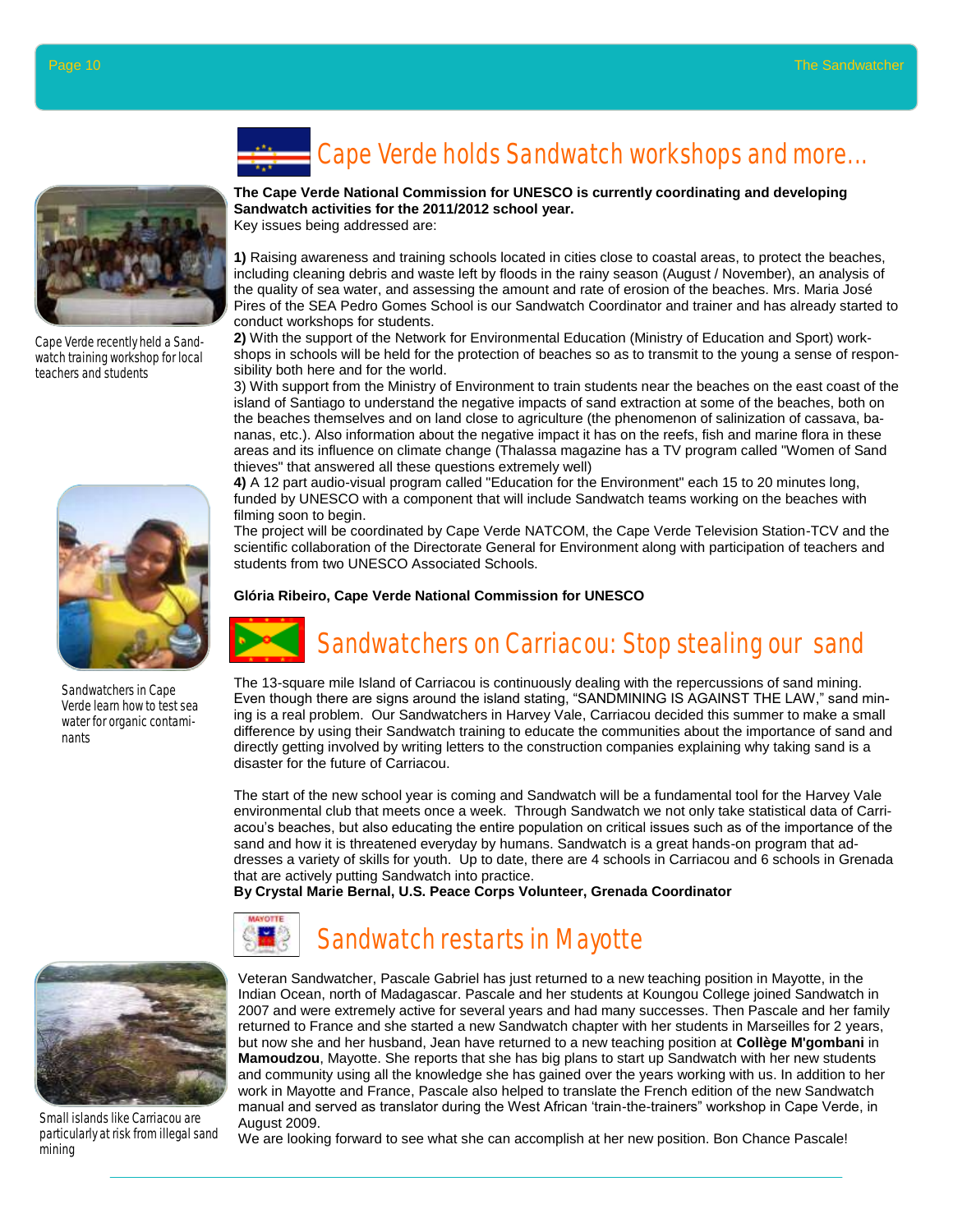## Sandwatch database update

Do you know about the Sandwatch database? The program is at a very exciting time in its history. Since being introduced in 2001, Sandwatch has grown to include more than 50 member countries with over 300 schools and community groups actively monitoring changes in their beach environments.

As the program has grown, new Sandwatch tools have been developed including a website, regular Sandwatch newsletters and e-news updates. While Sandwatch was started with just a manual written in English, it now has Spanish, French and Portuguese versions.

Perhaps one of the newest and most exciting tools is the Sandwatch database, projected to launch early 2012. The database will provide Sandwatch groups the opportunity to upload their monitoring data to a secure site via the Internet. Not only will this allow for proper archiving of environmental data, but it will also allow users to analyze their results and create their own charts and graphs and communicate their findings visually with the wider community.

About a year ago I had the privilege of beginning work with the Sandwatch Foundation to research and develop a plan to introduce the database once it was ready. This project was a part of my studies as a graduate student at the Florida Institute of Technology in Melbourne, Florida USA. Over the course of a year I interviewed members of the Sandwatch Foundation, and with their permission submitted surveys to some Sandwatch members seeking their feedback about Sandwatch.

The results of my research were very informative and have helped the Sandwatch Foundation to better understand all the different groups who participate in the program. The feedback I received from 14 different Sandwatch groups helped understand how some of you felt about the program in general, the Sandwatch Manual, and the introduction of an online database.

## Sandwatch in Seychelles

The Ministry of Education of Seychelles has started a project to harvest rain water from schools roofs as a means to adapt to climate change. The project which was first piloted at Belonie School in 2008 has now been expended in 10 Schools. Under the theme \_Demonstrating Adaptation to Climate Change in Schools – Water Harvesting', the project has been a very successful one, especially during the dry season. It has also helped in cutting down the cost of water bills in the participating schools. It has gained so much popularity that it is now being on great demand by the communities, evidence which shows how schools can help sensitise communities on environmental issues and good practices. The project has four main objectives: to harvest rain water to meet the needs of selected schools and to try reduce the cost of their water bills; to educate school children on the impact of climate change and water resources and methods used for adaptation; to raise awareness among general public on climate change impact on Seychelles, and rain harvesting as a means of adaptation to water problems due to climate change; and to share the school experience on water harvesting with the other organisations. At present 10 Schools are involved in the project, eight fully sponsored by the UNEP CC DARE project. On two other inner islands schools the project is being co-funded by the Seychelles Islands Foundation (SIF). **By Jeanette Larue, Sandwatch Coordinator, The Seychelles National Commission for UNESCO**



The feedback received about the Sandwatch Manual was very useful. 92% of the survey respondents said that overall, they found the manual to be useful. 94% of the respondents indicated that information was easy to find in the manual. Understanding how people use the manual was helpful information for my project and also for the Sandwatch Foundation. Knowing how your audience will be using the information allows the author to create a user friendly product. In addition to this information some of the additional comments received indicated some improvements could be made to the manual. One such suggestion described including master activity sheets in the appendix of the manual, then teachers could use these to share with their students. Another suggestion recommended including more beach monitoring activities for students.

After understanding how some Sandwatch groups became involved with the program their use of its tools I was able to develop a plan the Sandwatch Foundation could use to introduce the database is being tested before a database to the Sandwatch community. I have many people to thank for their time and input to this project. And I can certainly say I am as excited as many of you are to see the Sandwatch database when it is ready! **Michelle Verkooy, Florida Institute of Technology**



Michelle Verkooy studied Sandwatch as part of her Masters thesis



A preliminary copy of the Sandwatch general release early in 2012



Jeanette Larue stands by one of the rainwater collectors installed at a local school.